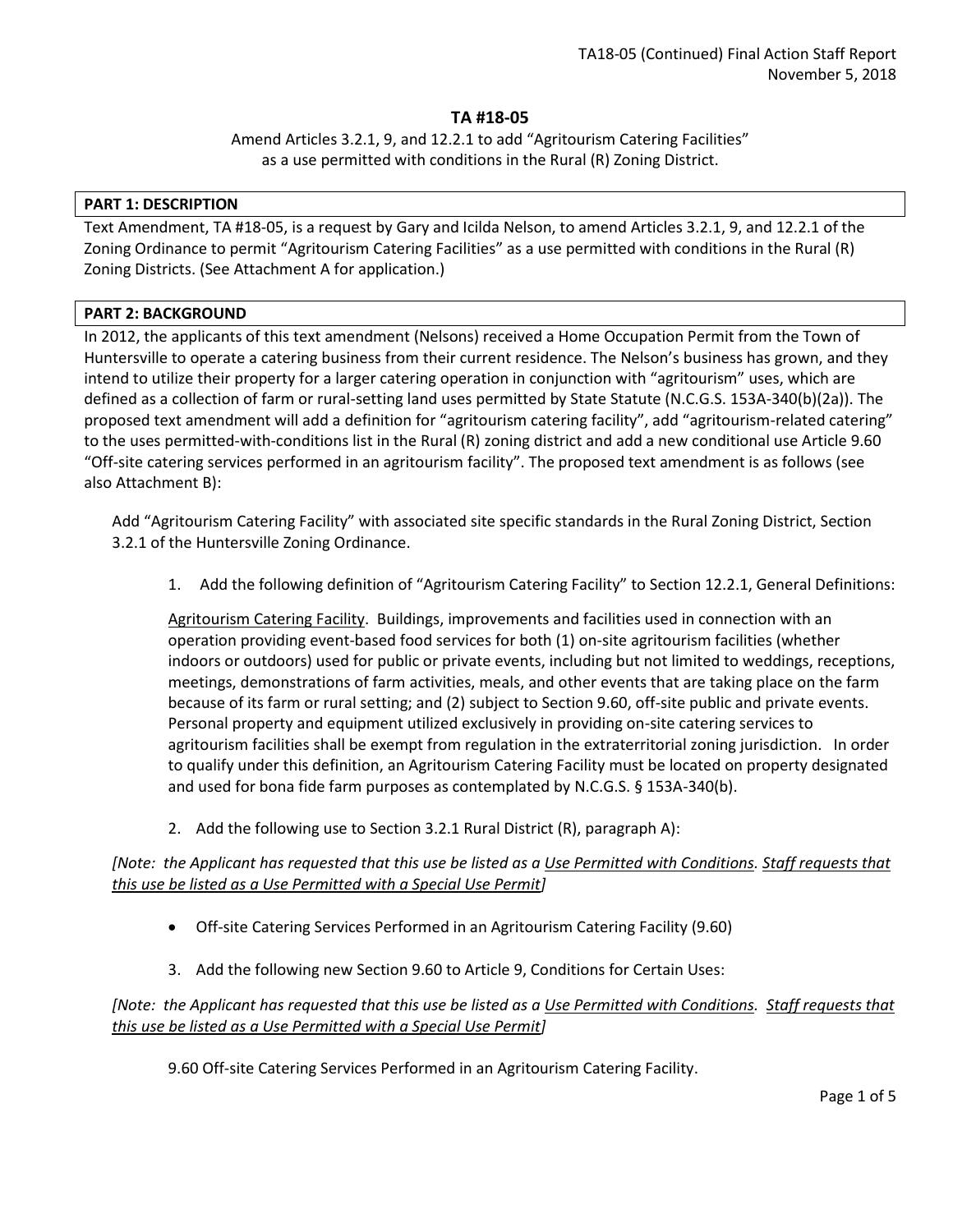Off-site catering services in an Agritourism Catering Facility are permitted in the Rural Zoning District [applicant request: as a Use Permitted with Conditions if the following standards are met:] [Staff recommendation: subject to a Special Use Permit, according to the procedures of Article 11.4.10, if the evidence introduced at the Special Use Permit Hearing establishes that the following standards are met (as modified, if applicable):

- 1. The facility shall be located on a lot of at least twenty (20) acres in size.
- 2. A principal residence shall be located on site.
- 3. There shall be no more than twelve (12) employees present and performing activities for the off-site catering services at any time, excluding on-site resident family members of the facility owner employed in the catering operation. As used in this section 9.60, employees who are present and performing activities for both on-site and off-site catering services shall count towards the twelve (12) employee limit. The [zoning permit] [special use permit] shall specify the number of employees permitted at the facility at the same time.
- 4. That facility shall have adequate off-street parking for the permitted number of employees and for the vehicles used for off-site catering services. In order to accommodate employees, off-site catering vehicles and visiting clients of the catering operation, there shall be a minimum of 1.5 spaces for each permitted employee and off-site catering service vehicle. As used in this section 9.60, vehicles used for both on-site and off-site catering services are included and subject to these regulations. Such parking shall have a visually opaque buffer at least thirty-five feet in width along the adjacent boundary [Requested by applicant: or a structural screen such as a fence that is augmented with vegetation].
- 5. There shall be no outside storage or evidence of personal property, materials and equipment used for off-site catering services visible from adjoining residences or streets. As used in this section 9.60, personal property, materials and equipment used for both on-site and off-site catering services are included and subject to these regulations.
- 6. If any portion of the facility utilized by the off-site catering services is located within the on-site principal residence, such portion shall occupy no more than twenty-five percent (25%) of the total finished square footage of such principal residence. The total square footage of the facility used for off-site catering services may not exceed fifty (50%) of the total finished share footage of such principal residence. As used in this section 9.60, portions of the facility used for both onsite and off-site catering services are included and subject to these regulations.
- 7. The lot containing the facility shall have (i) a minimum of thirty feet (30') of frontage on a public road or (ii) a thirty foot (30') wide exclusive easement to a public road. [applicant requests that a shared exclusive easement, of a minimum of 40' in width, for use by no more than three adjoining properties at the time of the issuance of the [zoning][special use] permit.
- 8. Entrance drives, internal drives, parking and service areas may be gravel, crushed stone, or other suitable material approved by the Planning Director. These areas shall be well-maintained and kept free of potholes, weeds, etc. The initial fifty feet (50') of driveway from the public roadway connection shall be paved with concrete or asphalt.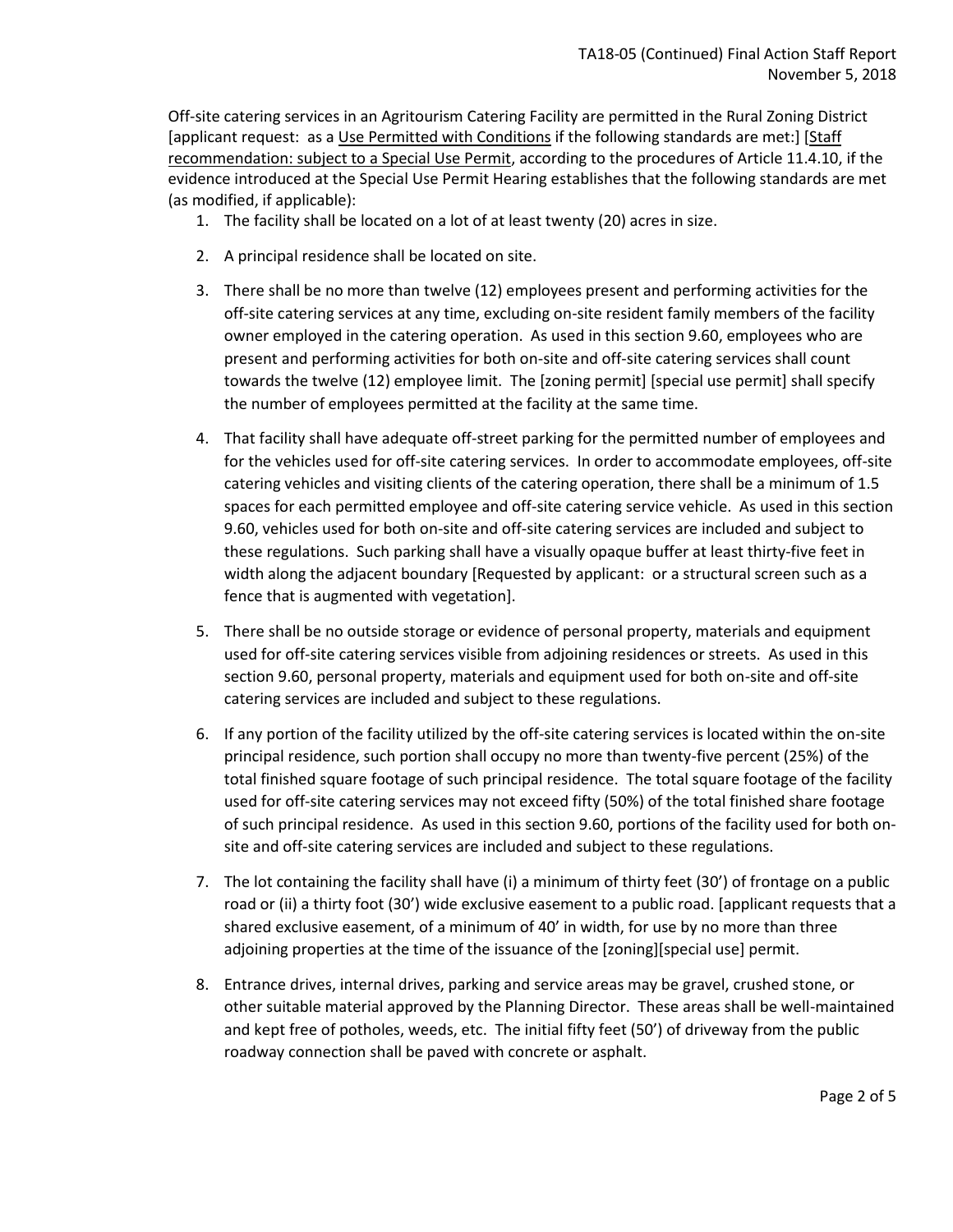9. [Applicant requests that if the Board rejects applicant's suggested language in Items #4 or #7 (above) that the use is classified as a special use and the following language shall be added:] As each property is unique, the Town Board may modify the above standards based on particular topographical issues, or impacts (or lack thereof) on surrounding properties. .

Staff does not recommend the proposed text amendment, as it is not in keeping with the existing and permitted uses in the Rural zoning district. The intent of the Rural Zoning District is to "encourage the development of neighborhoods and rural compounds… Development typologies associated with the Rural district are farms, the single house, the conservation subdivision, the farmhouse cluster, and the residential neighborhood". Therefore, a full-service catering operation is not seen as a compatible land use in this area. The additional traffic and commercial activity is not in keeping with the stated intent of the zoning district.

In addition, if this use is to be considered, it is recommended to be considered via the special use permit process, as there is a public hearing requirement for a special use permit that will solicit input from interested citizens and would permit the Town Board to "attach reasonable and appropriate conditions and safeguards to the location, nature and extent of the proposed use and its relation to surrounding property, for the purpose of ensuring that the conditions of permit approval will be complied with and any potentially injurious effect of the special use on adjoining properties, the character of the neighborhood, or the health, safety and general welfare of the community will be minimized"(Zo. Ord. Art. 11.4.10.f).

### **PART 3: RELEVANT HUNTERSVILLE 2030 COMMUNITY PLAN AND APPLICABLE LONG RANGE PLAN SECTIONS**

H-8: Development in the Transitional and Rural Areas – Maintain the development standards in the Transitional and Rural zones and consider adjustments if warranted by changes in the housing market. Staff Comment: As there are approximately 40 parcels within the Town's Rural zoning district that would qualify under this amendment, and the daily employee traffic and associated commercial-type activities associated with a catering operation are generally seen as potentially incompatible with the Rural zoning district, this amendment is not supported by the 2030 Comprehensive Plan. This amendment is not seen as a product of changes in the housing market, but rather a preference by an individual property owner to expand a business in an area designated for low-density, residential development.

### **PART 4: STAFF RECOMMENDATION**

The proposal to amend Articles 3.2.1, 9, and 12.2.1 of the Zoning Ordinance to permit agritourism-related catering as a use permitted with conditions in the Rural (R) Zoning District is NOT recommended by Staff as the use is not consistent with the stated intent of the Rural Zoning District (see Parts 2 & 3 above). However, if the use is to be permitted, staff would recommend a special use permit process is the appropriate method to review potential impacts of an agritourism catering facility.

#### **PART 5: HUNTERSVILLE ORDINANCES ADVISORY BOARD**

On August 2, 2018, the Ordinances Advisory Board recommended approval of the attached proposed ordinance as a Special Use Permit, by 5-3 vote.

#### **PART 6: PUBLIC HEARING**

A Public Hearing was held on September 4, 2018. No input was received from the general public. The Board of Commissioners asked numerous questions, regarding general regulations for bona fide farms, lot-access requirements and buffering regulations. Susan Irvin, representing the applicants, discussed three (3) issues they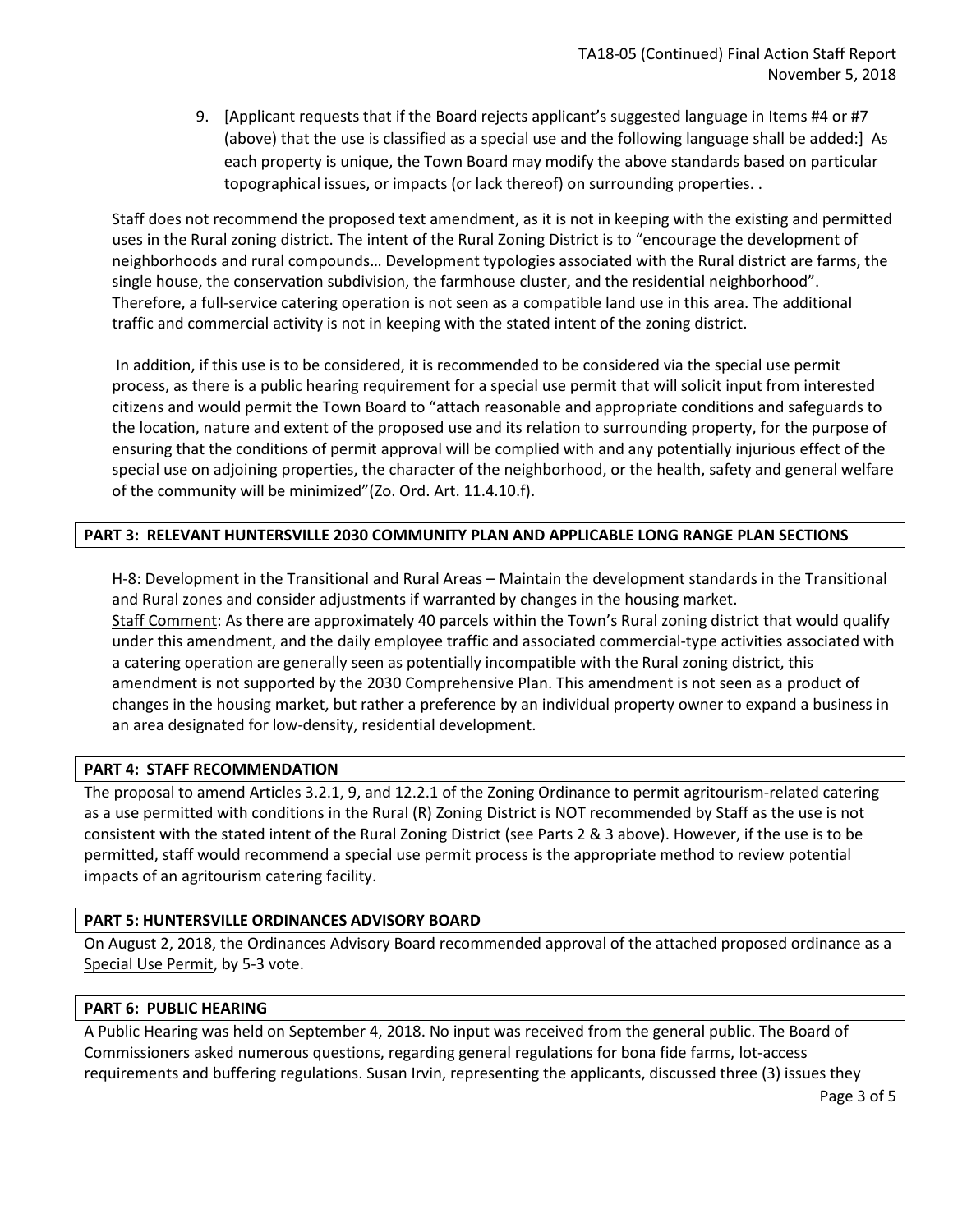wanted the Town Board to consider within the proposed Ordinance (which staff over-all, does not support). They were:

- A) Allowing as a use with conditions (as opposed to a Special Use Permit);
- B) Allowing flexibility on required buffers;
- C) Allowing a shared-access easement (as opposed to an exclusive easement).

### **PART 7: PLANNING BOARD RECOMMENDATION**

On September 25, 2018, the Planning Board recommended Denial by 6-3 vote. The denial was based on the (text) amendment being inconsistent with the Comprehensive Plan and not being reasonable or in the public interest, as the amendment was too specific to the applicant's property and should not be applied to the entire Rural District.

#### **PART 8: ATTACHMENTS**

Attachment A: Text Amendment Application.

Attachment B: Proposed Ordinance Language.

Attachment C: North Carolina General Statue 153A-340(b)(2a).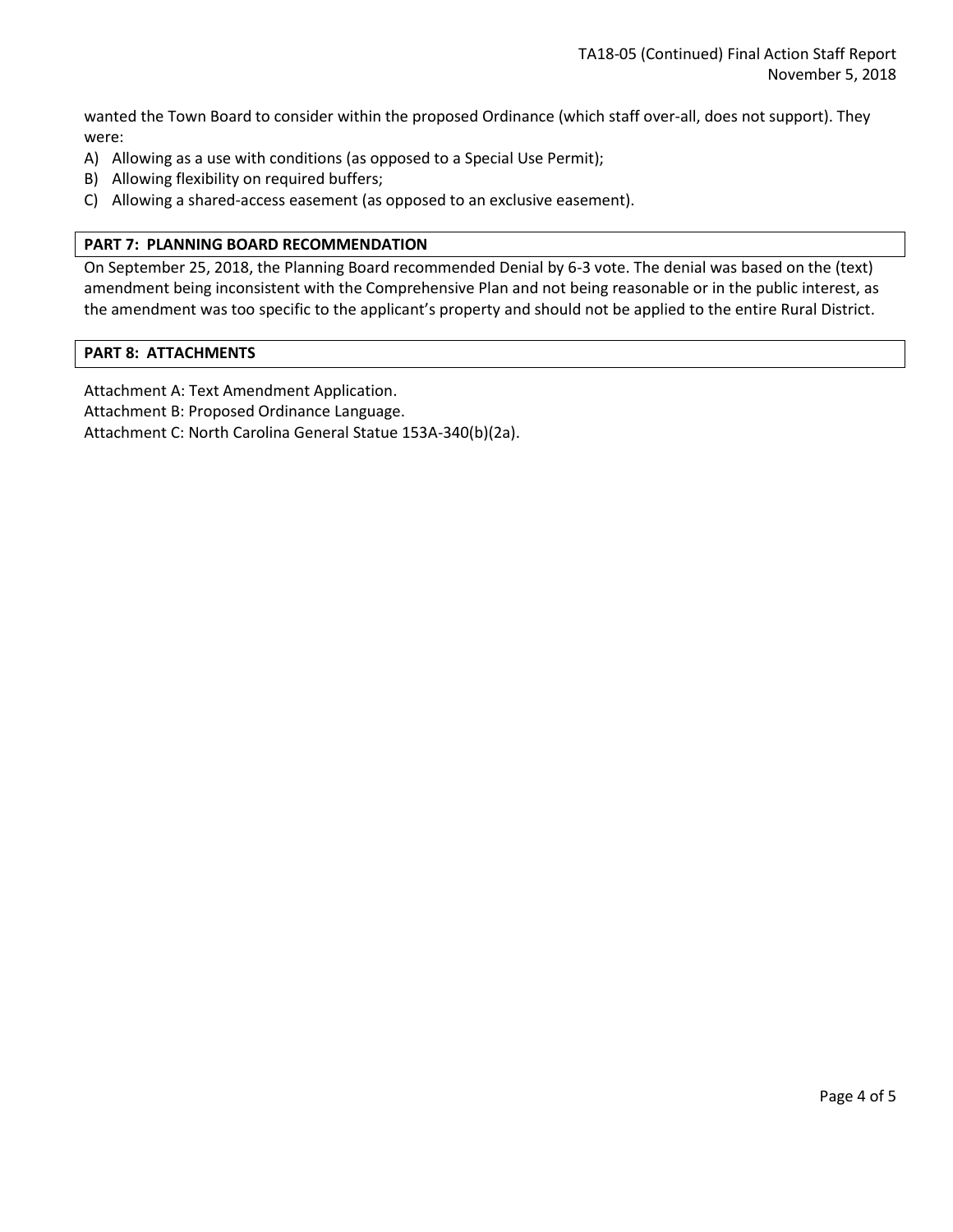## **PART 9: STATEMENT OF CONSISTENCY – TA #18-05**

| <b>Planning Department</b>                                                                                                                                                                                                                                                                                                                                                                                                                                                                                                                                                                                   | <b>Planning Board</b>                                                                                                                                                                                                                                                                                                                                                                                                                                                                                    | <b>Board of Commissioners</b>                                                                                                                                                                                                                                                                                                                                                                                        |
|--------------------------------------------------------------------------------------------------------------------------------------------------------------------------------------------------------------------------------------------------------------------------------------------------------------------------------------------------------------------------------------------------------------------------------------------------------------------------------------------------------------------------------------------------------------------------------------------------------------|----------------------------------------------------------------------------------------------------------------------------------------------------------------------------------------------------------------------------------------------------------------------------------------------------------------------------------------------------------------------------------------------------------------------------------------------------------------------------------------------------------|----------------------------------------------------------------------------------------------------------------------------------------------------------------------------------------------------------------------------------------------------------------------------------------------------------------------------------------------------------------------------------------------------------------------|
|                                                                                                                                                                                                                                                                                                                                                                                                                                                                                                                                                                                                              |                                                                                                                                                                                                                                                                                                                                                                                                                                                                                                          | APPROVAL: In considering the<br>proposed amendment TA #18-<br>05, to amend Articles 3.2.1, 9,<br>and 12.2.1 of the Zoning<br>Ordinance, the Town Board<br>approval is based on the<br>amendment being consistent<br>with (insert applicable plan<br>reference)                                                                                                                                                       |
|                                                                                                                                                                                                                                                                                                                                                                                                                                                                                                                                                                                                              |                                                                                                                                                                                                                                                                                                                                                                                                                                                                                                          | It is reasonable and in the<br>public interest to amend the<br>Ordinance<br>Zoning<br>because(Explain)                                                                                                                                                                                                                                                                                                               |
| <b>DENIAL:</b><br>considering<br>ln<br>the<br>proposed amendment TA #18-05,<br>to amend Articles 3.2.1, 9, and<br>12.2.1 of the Zoning Ordinance,<br>the Planning Staff recommends<br>denial based on the amendment<br>being inconsistent) with Objective<br>H-8 of the 2030 Comprehensive<br>Plan.<br>It is not reasonable and in the<br>public interest to amend the<br>Zoning Ordinance because the<br>proposed use is inconsistent with<br>the stated intent of the Rural<br>Zoning<br>District<br>and<br>would<br>introduces<br>potentially<br>incompatible commercial-related<br>activity to the area. | <b>DENIAL:</b> In considering<br>the<br>proposed amendment TA #18-05,<br>to amend Articles 3.2.1, 9, and<br>12.2.1 of the Zoning Ordinance,<br>the Planning Board recommends<br>denial based on the amendment<br>being inconsistent with the<br><b>Comprehensive Plan.</b><br>It is not reasonable and in the<br>public interest to amend the<br>Zoning Ordinance because the<br>amendment was too specific to<br>the applicant's property and<br>should not be applied to the<br>entire Rural District. | <b>DENIAL:</b><br>In considering the<br>proposed amendment TA #18-<br>05, to amend Articles 3.2.1, 9,<br>and 12.2.1 of the Zoning<br>the Town Board<br>Ordinance,<br>based<br>the<br>denial<br>is<br>on<br>amendment being (consistent<br>OR inconsistent) with (insert<br>applicable plan reference).<br>It is not reasonable and in the<br>public interest to amend the<br>Ordinance<br>Zoning<br>because(Explain) |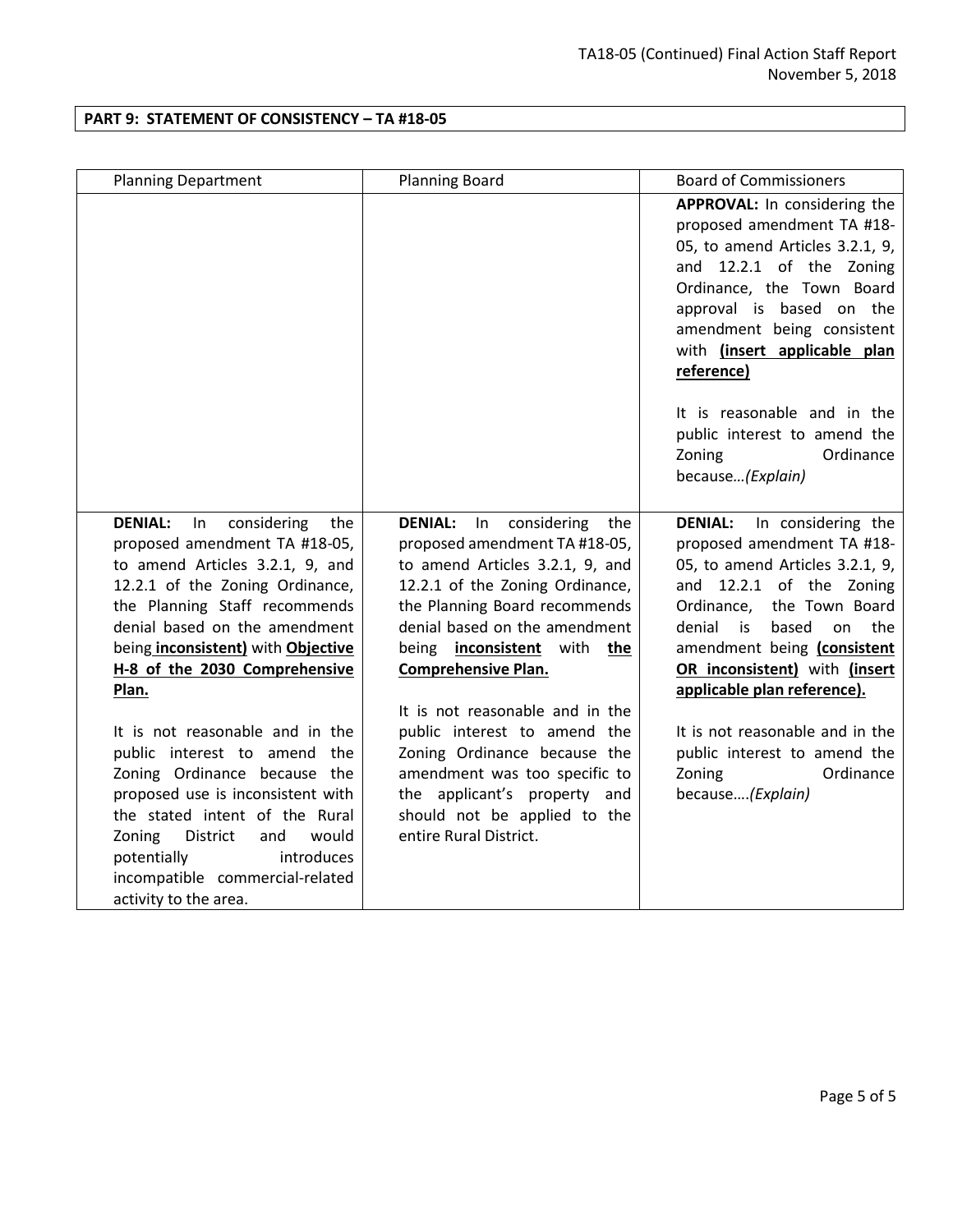# **AN ORDINANCE TO AMEND ARTICLES 3.2.1, AND 12.2.1 AND ADD A NEW ARTICLE 9.60**

# **OF THE ZONING ORDINANCE**

Section 1. Be it ordained by the Board of Commissioners of the Town of Huntersville that Section 3.2.1 of **Zoning Ordinance** is hereby amended as follows:

Section 3.2.1.a) Permitted Uses – uses permitted with Conditions.

Off-site Catering Services Performed in an Agritourism Catering Facility (9.60)

*[NOTE: Applicant requests this use be listed as a Use Permitted with Conditions]*

-OR-

Section 3.2.1.a) Permitted Uses – uses permitted with Special Use Permit.

Off-site Catering Services Performed in an Agritourism Catering Facility (9.60)

*[NOTE: Staff recommends this use be listed as a Use Permitted with Special Use Permit]*

Section 2. Be it ordained by the Board of Commissioners of the Town of Huntersville that Section 12.2.1 of **Zoning Ordinance** is hereby amended as follows:

Agritourism Catering Facility. Buildings, improvements and facilities used in connection with an operation providing eventbased food services for both (1) on-site agritourism facilities (whether indoors or outdoors) used for public or private events, including but not limited to weddings, receptions, meetings, demonstrations of farm activities, meals, and other events that are taking place on the farm because of its farm or rural setting; and (2) subject to Section 9.60, off-site public and private events. Personal property and equipment utilized exclusively in providing on-site catering services to agritourism facilities shall be exempt from regulation in the extraterritorial zoning jurisdiction. In order to qualify under this definition, an Agritourism Catering Facility must be located on property designated and used for bona fide farm purposes as contemplated by N.C.G.S. § 153A-340(b).

Section 3. Be it ordained by the Board of Commissioners of the Town of Huntersville that a NEW Section 9.60 of **Zoning Ordinance** is hereby amended as follows:

Off-site catering services in an Agritourism Catering Facility are permitted in the Rural Zoning District [applicant request: as a Use Permitted with Conditions if the following standards are met:] [Staff recommendation: subject to a Special Use Permit, according to the procedures of Article 11.4.10, if the evidence introduced at the Special Use Permit Hearing establishes that the following standards are met (as modified, if applicable):

- 1. The facility shall be located on a lot of at least twenty (20) acres in size.
- 2. A principal residence shall be located on site.
- 3. There shall be no more than twelve (12) employees' present and performing activities for the off-site catering services at any time, excluding on-site resident family members of the facility owner employed in the catering operation. As used in this section 9.60, employees who are present and performing activities for both on-site and off-site catering services shall count towards the twelve (12) employee limit. The permit shall specify the number of employees permitted at the facility at the same time.
- 4. That facility shall have adequate off-street parking for the permitted number of employees and for the vehicles used for off-site catering services. In order to accommodate employees, off-site catering vehicles and visiting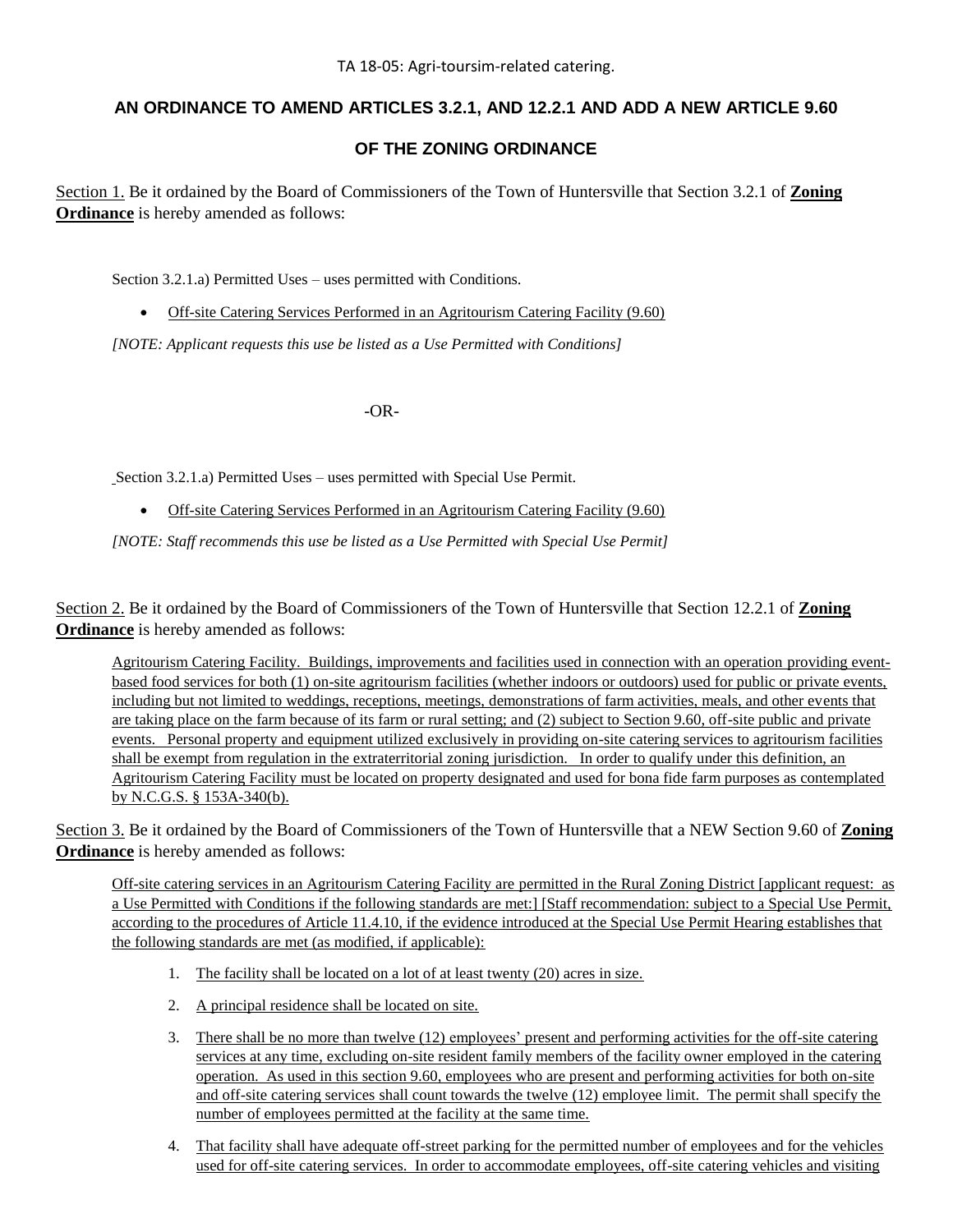TA 18-05: Agri-toursim-related catering.

clients of the catering operation, there shall be a minimum of 1.5 spaces for each permitted employee and offsite catering service vehicle. As used in this section 9.60, vehicles used for both on-site and off-site catering services are included and subject to these regulations. Such parking shall have a visually opaque buffer at least thirty-five feet in width along the adjacent boundary or a structural screen such as a fence that is augmented with vegetation.

*[NOTE: Applicant requests the option of "a structural screen such as a fence that is augmented with vegetation" is added.]*

### -OR-

That facility shall have adequate off-street parking for the permitted number of employees and for the vehicles used for off-site catering services. In order to accommodate employees, off-site catering vehicles and visiting clients of the catering operation, there shall be a minimum of 1.5 spaces for each permitted employee and offsite catering service vehicle. As used in this section 9.60, vehicles used for both on-site and off-site catering services are included and subject to these regulations. Such parking shall have a visually opaque buffer at least thirty-five feet in width along the adjacent boundary.

*[NOTE: Staff recommends the structural screen option only if additional criteria are developed (i.e. must be opaque, etc…]* 

- 5. There shall be no outside storage or evidence of personal property, materials and equipment used for off-site catering services visible from adjoining residences or streets. As used in this section 9.60, personal property, materials and equipment used for both on-site and off-site catering services are included and subject to these regulations.
- 6. If any portion of the facility utilized by the off-site catering services is located within the on-site principal residence, such portion shall occupy no more than twenty-five percent (25%) of the total finished square footage of such principal residence. The total square footage of the facility used for off-site catering services may not exceed fifty (50%) of the total finished share footage of such principal residence. As used in this section 9.60, portions of the facility used for both on-site and off-site catering services are included and subject to these regulations.
- 7. The lot containing the facility shall have (i) a minimum of thirty feet (30') of frontage on a public road, (ii) a thirty foot (30') wide exclusive easement to a public road or (iii) a shared exclusive easement, of a minimum of 40' in width, for use by no more than three adjoining properties at the time of the issuance of a permit.

*[NOTE: Applicant requests option (iii), above]*

-OR-

The lot containing the facility shall have (i) a minimum of thirty feet  $(30^{\circ})$  of frontage on a public road or (ii) a thirty foot (30') wide exclusive easement to a public road.

*[NOTE: Staff recommends only options (i) and (ii)]*

8. Entrance drives, internal drives, parking and service areas may be gravel, crushed stone, or other suitable material approved by the Planning Director. These areas shall be well-maintained and kept free of potholes, weeds, etc. The initial fifty feet (50') of driveway from the public roadway connection shall be paved with concrete or asphalt.

[Applicant requests that if the Board rejects applicant's suggested language in Items #4 or #7 (above) that the use is classified as a special use and the following language shall be added:] As each property is unique, the Town Board may modify the above standards based on particular topographical issues, or impacts (or lack thereof) on surrounding properties.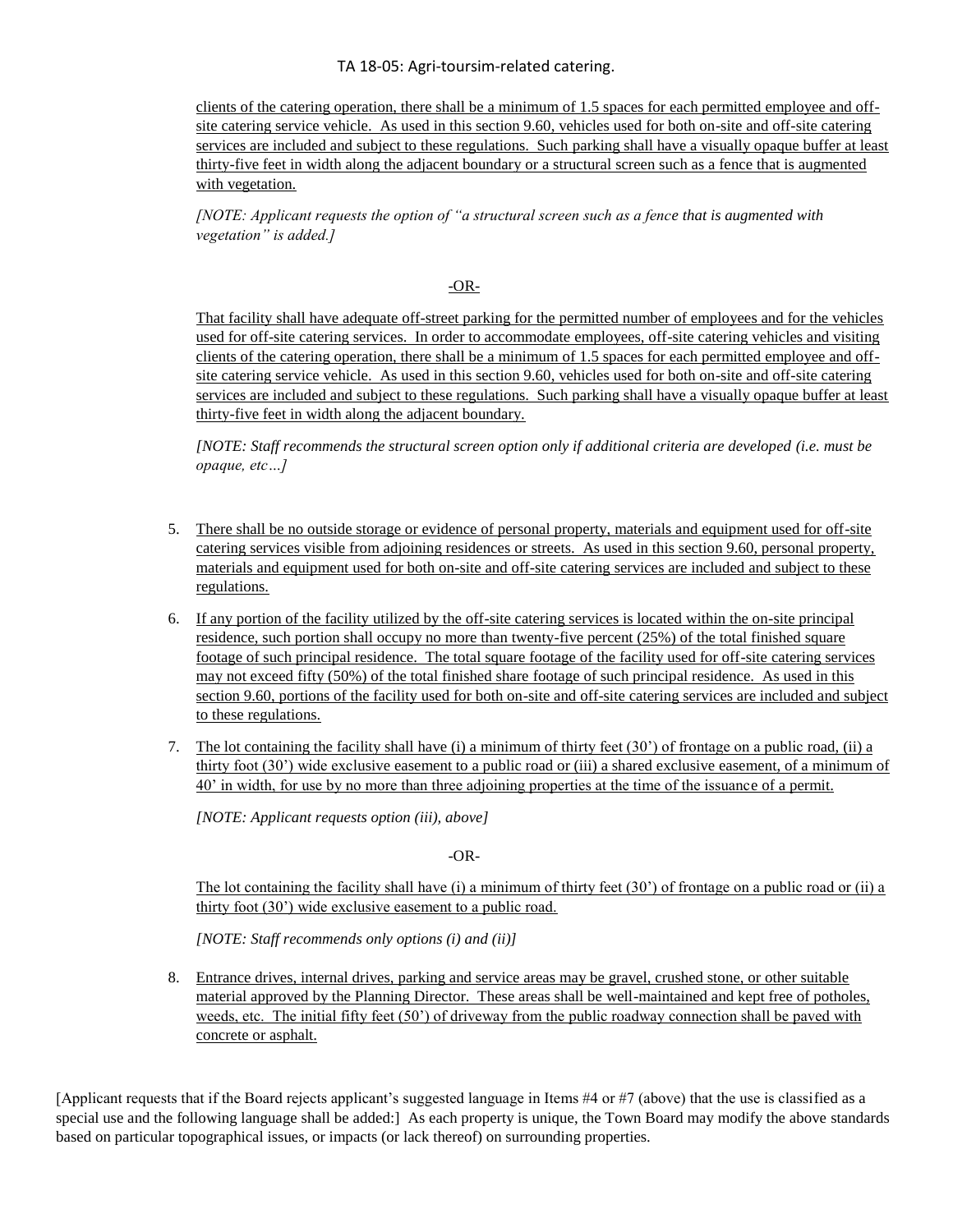Section 4. That this ordinance shall become effective upon adoption.

**HUNTERSVILLE ORDINANCE ADVISORY BOARD:** Aug. 2, 2018 – Recommend Approval as Special Use Permit **PUBLIC HEARING DATE:** Sept. 4, 2018 **PLANNING BOARD MEETING:** Sept. 25, 2018 – Recommend Denial (6-3). **TOWN BOARD DECISION**: Final Action on October 1, 2018.